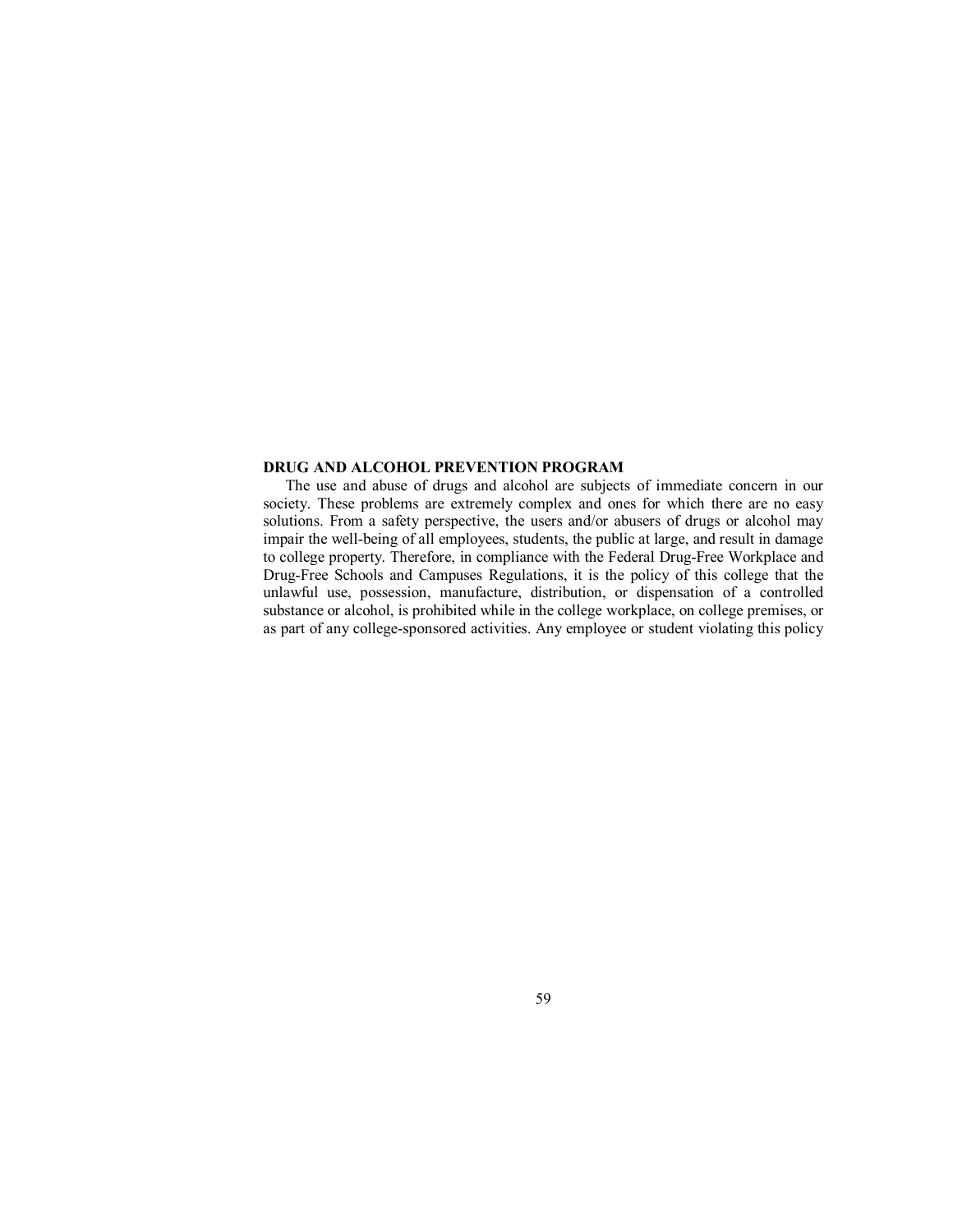will be subject to disciplinary action up to and including termination or expulsion and referral for prosecution. The specifics of this policy are as follows:

- 1. Bladen Community College does not differentiate among unlawful users, pushers, or sellers of drugs or alcohol. Any employee or student who unlawfully possesses, uses, sells, gives or transfers a controlled substance or alcoholic beverage to another person while in the college workplace, on college premises, or as part of any college-sponsored activity, will be subject to disciplinary action up to and including termination or expulsion, and referral for prosecution.
- 2. The term "controlled substance" means any drug listed in 21 CFR part 1308 and other federal regulations, as well as those listed in Article V, Chapter 90 of North Carolina General Statues. Generally, these are drugs which have a high potential for abuse. Such drugs include, but are not limited to heroin, PCP, cocaine, "crack", and marijuana. They also include "legal drugs" which are not prescribed by a licensed physician. The term "alcoholic beverage" includes beer, wine, whiskey and any other beverage listed in Chapter 18B of the General Statutes of North Carolina.
- 3. If any employee or student is convicted of violating any criminal drug or alcoholic beverage control statute while in the college workplace, on college premises, or as part of any college-sponsored activity, he or she will be subject to disciplinary action up to and including termination or expulsion. Specifically, any such person who is convicted of a felony, or of a misdemeanor which results in an active prison sentence may, if a student, be expelled, or if an employee, be terminated from employment (subject to existing disciplinary policies applicable to employees and State or Federal law which may apply). Other misdemeanor convictions will be evaluated on a case-by-case basis, and the penalties to be imposed may range from written warnings or mandatory counseling or rehabilitation to expulsion from enrollment or discharge from employment. Any such person charged with a violation of these policies concerning illegal drugs may be suspended from enrollment or employment before initiation or completion of disciplinary proceedings if the Executive Committee determines that the continued presence of such person within the college community would constitute a clear and immediate danger to the health or welfare of other members of the community after an appropriate pre-termination inquiry. All employees and students of the college are currently eligible and are encouraged to participate without cost in a Student/Employee assistance program which offers, among its many services, drug and alcohol abuse counseling.
- 4. Each employee or student is required to inform the Office of Student Services at the college, in writing, within five (5) days after he or she is convicted of violation of any federal, state, or local criminal drug or alcoholic beverage control statute where such violation occurred while in the college workplace, on college premises, or as part of any college-sponsored activity. A conviction means a plea of or a finding of guilt (including a plea of *nolo contendere*) and the imposition of a judgment by a judge sitting with or without a jury in any federal or state court. As a condition of further employment on any federal government grant, the law requires all employees to abide by this policy.
- 5. The Office of Student Services must notify the U.S. governmental agency, from which a grant was made, within the (10) days after receiving notice from the grant employee or otherwise receiving actual notice of a drug conviction.